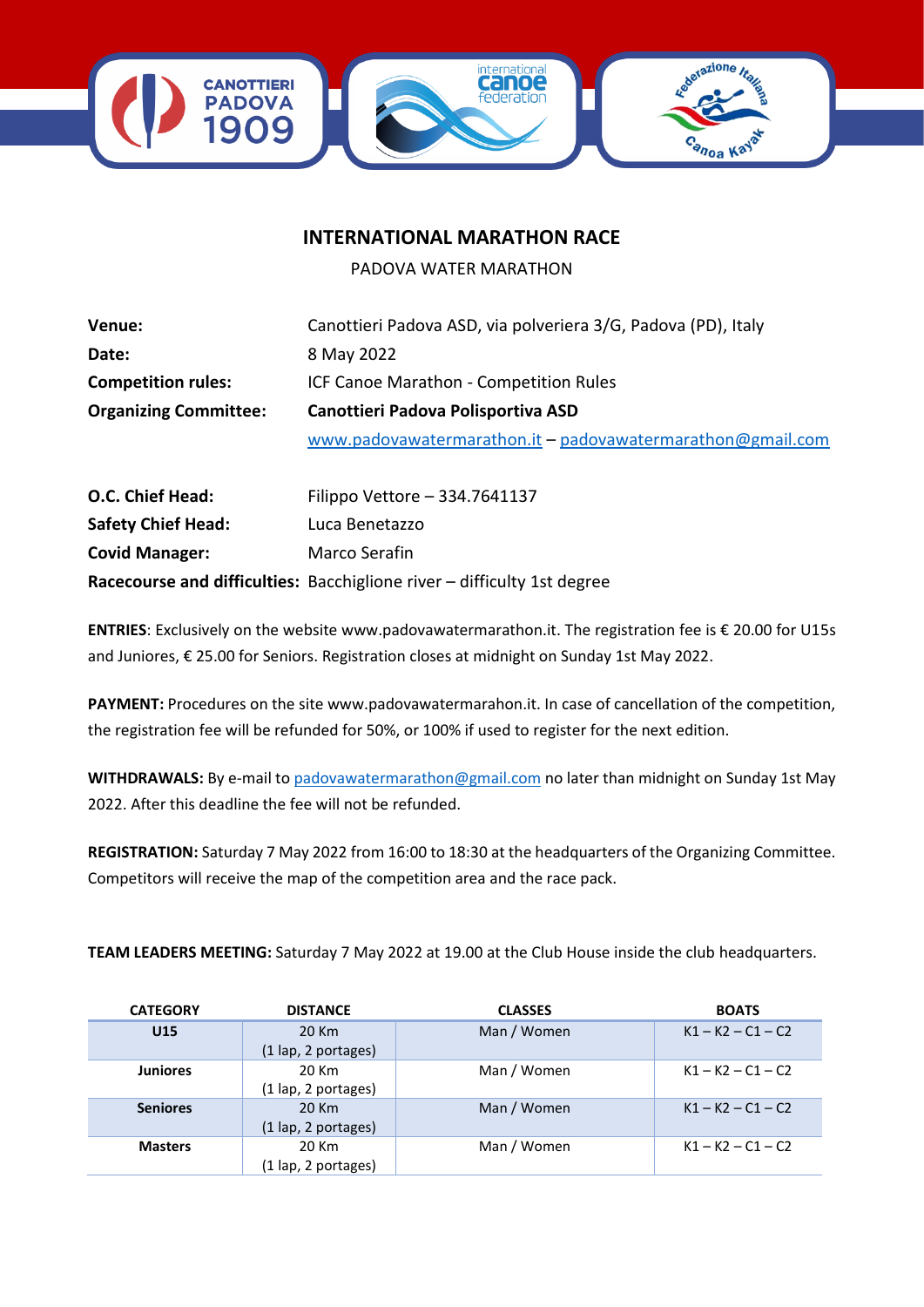

## **PREVISIONAL TIMETABLE:** SUNDAY 8 MAY 2022

| 9.00 |                          |                               | 9.02 |                                 |
|------|--------------------------|-------------------------------|------|---------------------------------|
|      | $\overline{\phantom{a}}$ | K <sub>2</sub> Man - Seniores |      | C <sub>2</sub> Man - Seniores   |
|      | $\overline{\phantom{0}}$ | $K2$ Man $-$ Juniores         |      | $C2$ Man $-$ Juniores           |
|      |                          | $K2$ Man $-$ U16              |      | $C2$ Man $-$ U16                |
| 9.10 |                          |                               | 9.12 |                                 |
|      |                          | K1 Man - Seniores             |      | C1 Man - Seniores               |
|      | $\overline{\phantom{a}}$ | $K1$ Man $-$ Juniores         |      | $C1$ Man $-$ Juniores           |
|      | $\overline{\phantom{a}}$ | $K1$ Man $-$ U16              |      | $C1$ Man $-$ U16                |
| 9.20 |                          |                               | 9.22 |                                 |
|      |                          | K2 Women - Seniores           |      | C <sub>2</sub> Women - Seniores |
|      | $\overline{\phantom{0}}$ | K2 Women – Juniores           |      | C <sub>2</sub> Women – Juniores |
|      |                          | $K2$ Women - U16              |      | $C2$ Women – U16                |
| 9.30 |                          |                               | 9.32 |                                 |
|      | $\overline{\phantom{a}}$ | K1 Women - Seniores           |      | C1 Women - Seniores             |
|      | -                        | K1 Women – Juniores           |      | C1 Women – Juniores             |
|      |                          | K1 Women – U16                |      | $C1$ Women – U16                |

## **START AND FINISH PLACE:** ASD Canottieri Padova

**AWARDS CEREMONY:** The awards will be made at the end of each category. A category will be established with a minimum of three registered athletes.

**ANTIDOPING:** Antidoping control may / will be undertaken by NADO – Italia or by Ministero della Salute during the event. Antidoping inspectors may / will be present, applying National anti-doping rules and laws.

## **NOTES:**

- $\triangleright$  The race program and starting methods will be delivered during accreditation;
- $\triangleright$  Boat controls will be performed after each race;
- $\triangleright$  The Under15 category must have a life jacket during the race;
- $\triangleright$  The boats must be made unsinkable;
- ➢ The rules for preventing the spread of COVID-19 are attached;
- ➢ For teams under 14 there is a non-competitive "Mini Water Marathon" course with a reduced fee. Info on [www.padovawatermarathon.it](http://www.padovawatermarathon.it/)